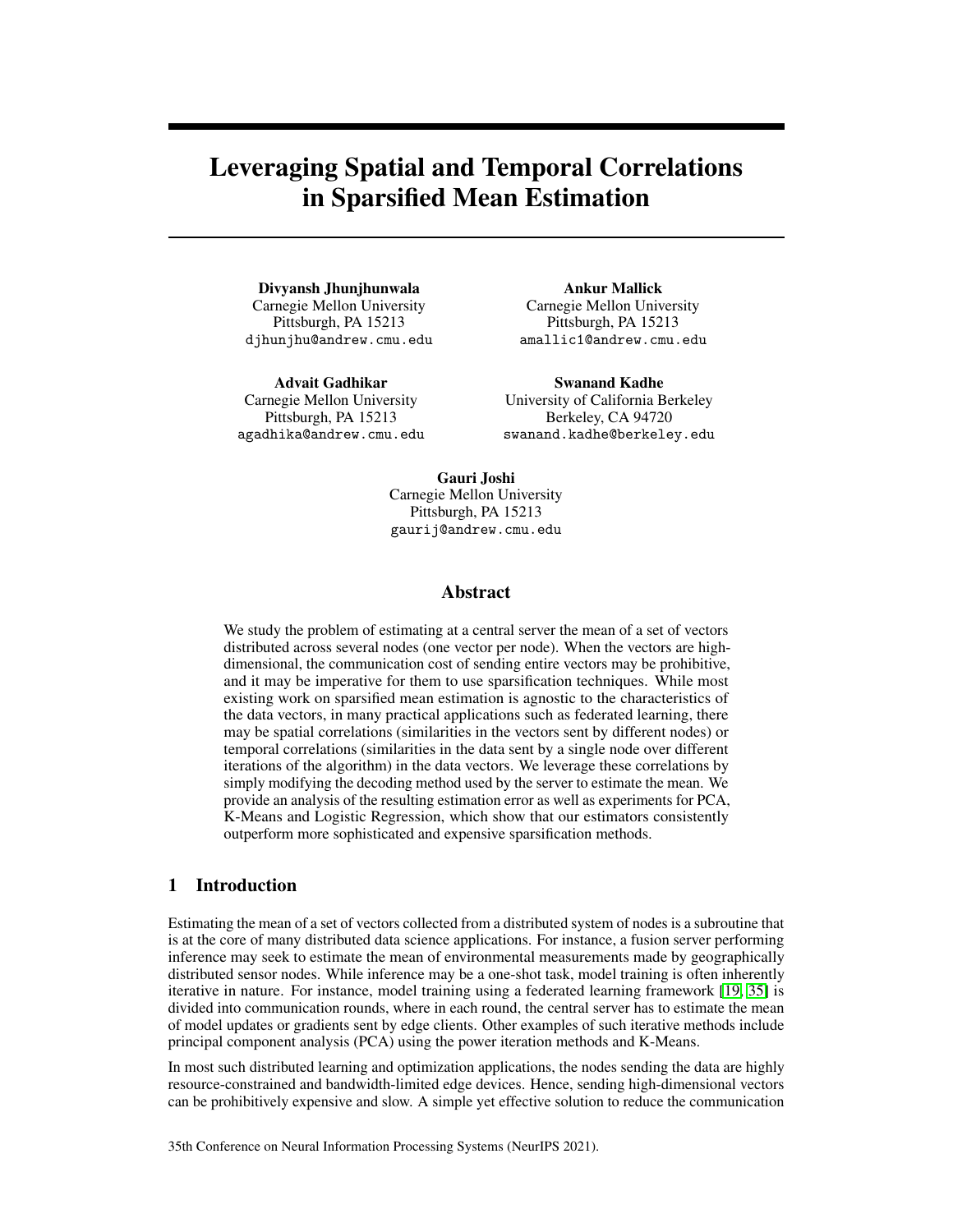cost is to send a sparsified vector containing only a subset of the elements of the original vector [\[30\]](#page-11-1). The Rand-k sparsification scheme chooses a subset of  $k$  elements uniformly at random, while the Top-k scheme selects the k highest magnitude indices. Other more advanced schemes such as [\[34,](#page-11-2) [36\]](#page-11-3) optimize the weights assigned by a node to different elements of its vector when sparsifying it and sending it to the central server.

A common thread in the existing techniques [\[36,](#page-11-3) [34,](#page-11-2) [21\]](#page-11-4) is that they are agnostic to the fact that in many practical applications, the vectors sent by the nodes are correlated across different nodes and over consecutive rounds of iterative algorithms that use mean estimation as a subroutine. For example, in a sensor data fusion applications, sensor nodes in close promixity will make similar environmental measurements and their resulting data vectors will be correlated. In a federated learning application, model updates sent by a node tend to be similar across consecutive communication rounds. The focus of this work is to take into account these spatial and temporal correlations when combining sparsified vectors sent by nodes and estimating their mean.

#### 1.1 Main Contributions

In this work, we carefully design the aggregation method used by the central server to estimate the mean of sparsified vectors received from different nodes. This approach does not introduce additional memory requirement or computation at the nodes. As a result, our proposed mean estimators are compatible with any sparsification method used by the nodes. For the purpose of this paper and the theoretical analysis of the estimation error, we consider random sparsification at the nodes and focus on unbiased mean estimation. However, other sparsification techniques including Top-k sparsification and the methods proposed in [\[34,](#page-11-2) [36\]](#page-11-3) can also be used by the nodes, albeit at the cost of additional local computation. Finally, while our goal is to leverage temporal and spatial correlations, we present methods that do not explicitly need information about the correlation; the estimators only consider the fact that such correlation exists. By following this design philosophy of requiring little or no side information and additional local computation, this paper makes the following contributions:

1. *Leveraging Spatial Correlation:* In random sparsification, a randomly chosen subset of k out of d elements of the vector is sent by a node to the central server. The standard approach is for the server to decode via simple averaging of the vectors assuming the missing values to be zero, and scaling with an appropriate constant to get an unbiased mean estimate. Instead, in Section [3,](#page-2-0) we propose a family of estimators called Rand-k-Spatial that adjust the weights assigned to different vectors according to a parameter that represents the amount of spatial correlation. When the correlation parameter is not known, we propose an *average-case* estimator that works well in practice.

2. *Leveraging Temporal Correlation:* If the vectors sent by a node are similar across iterations, previously sent elements of the vectors can be used to *fill in* the missing elements of a sparsified vector. In Section [4,](#page-5-0) we build on this idea of leveraging these temporal correlations and propose the Rand-k-Temporal estimator. While our estimator requires additional memory at the central server, it does not add or change any computation or storage at the nodes, which are more likely to be resource-constrained.

Along with designing these estimators and theoretically analyzing their mean squared error, in Section [5](#page-8-0) we present experiments showing that the estimator error can be drastically reduced when there are spatial and temporal correlations.

#### 1.2 Related Work

The problem of communication-efficient mean estimation when the data is distributed across several nodes is considered in [\[40,](#page-12-0) [13,](#page-10-1) [7,](#page-10-2) [33,](#page-11-5) [10,](#page-10-3) [24\]](#page-11-6). Among them, [\[40,](#page-12-0) [13,](#page-10-1) [7\]](#page-10-2) consider statistical mean estimation assuming i.i.d. data distribution across nodes. Works [\[33,](#page-11-5) [10,](#page-10-3) [24,](#page-11-6) [17\]](#page-10-4) consider empirical mean estimation without assuming any statistical distribution on the data, and quantize the vectors to a small number of bits. There is a significant recent interest in considering the communicationefficient (empirical) mean estimation problem in the context of distributed stochastic gradient descent, see e.g., [\[1,](#page-9-0) [2,](#page-9-1) [12,](#page-10-5) [5,](#page-10-6) [37,](#page-12-1) [36,](#page-11-3) [34,](#page-11-2) [20,](#page-11-7) [4,](#page-10-7) [23,](#page-11-8) [6,](#page-10-8) [14,](#page-10-9) [27\]](#page-11-9). These works can broadly be partitioned into three categories: (i) Quantization: encoding each element of the vectors to a small number of bits [\[18,](#page-10-10) [1,](#page-9-0) [12,](#page-10-5) [5,](#page-10-6) [37,](#page-12-1) [20,](#page-11-7) [23,](#page-11-8) [27\]](#page-11-9), (ii) Sparsification: sending only a subset of elements of the vectors [\[2,](#page-9-1) [34,](#page-11-2) [36\]](#page-11-3). (iii) Generic compression operators: defining a class of compressors (with specific properties such as unbiasedness, bounded variance) that encompass quantization and sparsification as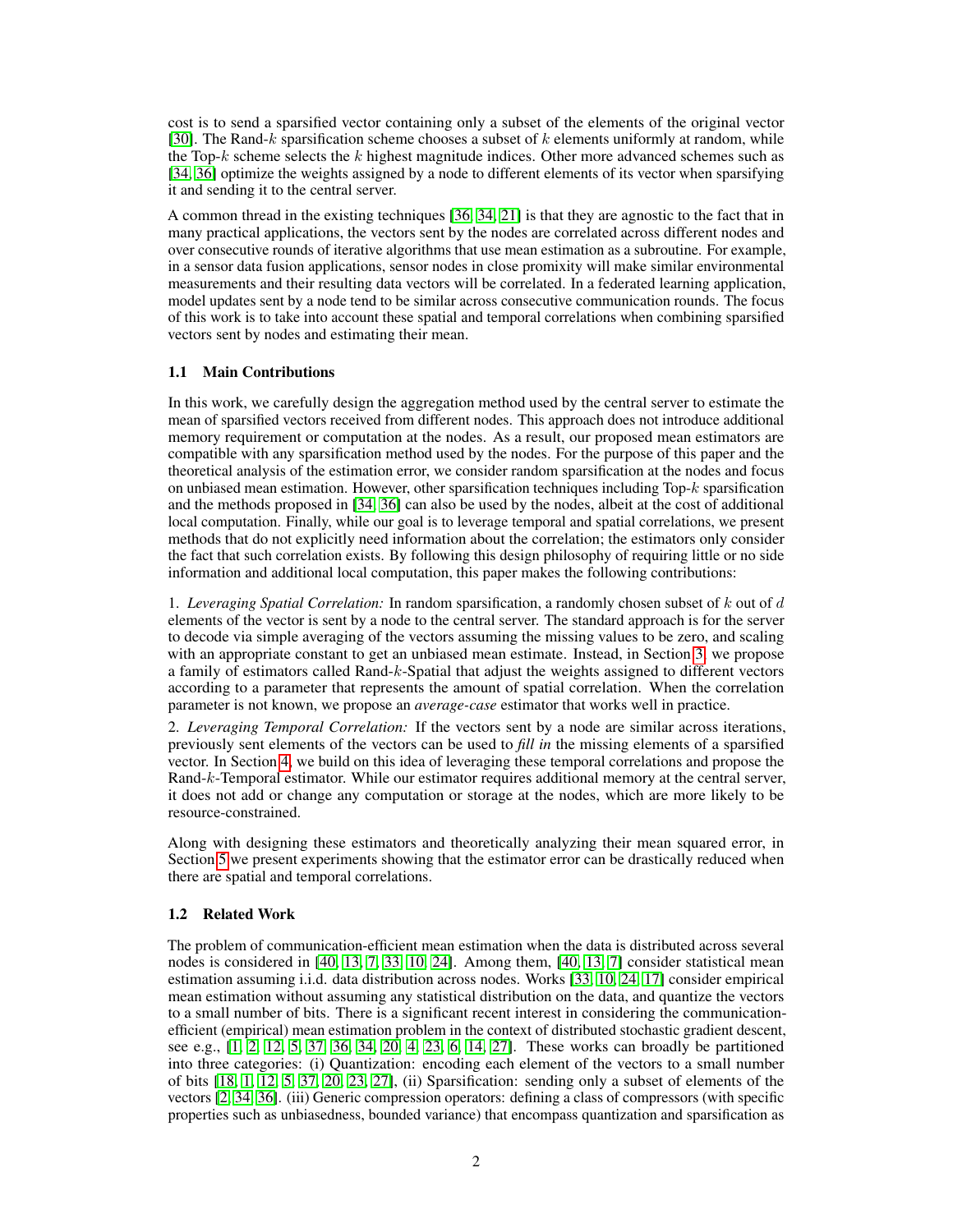special cases [\[20,](#page-11-7) [14\]](#page-10-9). We focus our attention to sparsification since it is orthogonal to quantization and the two can also be combined, see e.g., [\[4\]](#page-10-7). To the best of our knowledge, spatial correlation across nodes has not yet been considered in the context of quantized and sparsified mean estimation. Temporal correlation has been considered in some recent sparsification works [\[27,](#page-11-9) [14\]](#page-10-9) and errorfeedback [\[20,](#page-11-7) [30\]](#page-11-1). However, these methods change the sparsification method at the nodes and require additional memory and local computation. In contrast, we only modify the server-side aggregation method. See Section [4](#page-5-0) for more details of prior work on exploiting temporal correlation.

### <span id="page-2-1"></span>2 Problem Formulation

**System Model and Notation.** We consider a setup consisting of  $n$  geographically distributed nodes, and a central server. Each node generates a  $d$ -dimensional vector  $\mathbf{x}_i = [x_{i1}, \dots, x_{id}]^T$  for  $i = 1, \ldots, n$ , where  $x_{ij}$  denotes the j<sup>th</sup> element of node i's vector  $x_i$ . Note that we do not assume any specific distribution from which these vectors are generated. Spatial correlations between the vectors in Section [3](#page-2-0) are measured using the sum of their inner products. In Section [4](#page-5-0) we measure temporal correlations by considering the  $L_2$  distance between the vectors sent by a node in different iterations. The central server seeks to estimate the mean of these vectors:

$$
\bar{\mathbf{x}} = \frac{1}{n} \sum_{i=1}^{n} \mathbf{x}_i
$$
 (1)

In order to save communication cost, each node sends a sparsified version  $\mathbf{h}_i$  of its data vector  $\mathbf{x}_i$  to the central server. The estimated mean  $\hat{x}$  is a function of the  $h_1, \ldots, h_n$  sent by the n nodes.

Rand-k Sparsified Mean Estimation. Random sparsification [\[30\]](#page-11-1) is a simple and commonly used way to sparsify a vector in order to save communication cost. In the Rand- $k$  scheme, node i selects  $k$ elements of  $x_i$  uniformly at random and sends these (along with their position information) to the central node. Thus, the  $j^{\text{th}}$  element of the sparsified vector  $\mathbf{h}_i$  is  $h_{ij} = x_{ij}$  if node *i* sends coordinate j (with probability  $k/d$ ) and is 0 otherwise. The central node computes the mean estimate as

<span id="page-2-2"></span>
$$
\hat{\mathbf{x}} = \frac{1}{n} \frac{d}{k} \sum_{i=1}^{n} \mathbf{h}_i.
$$
 (2)

The scaling factor  $\frac{d}{k}$  ensures that  $\frac{d}{k}\mathbb{E}[\mathbf{h}_i] = \mathbf{x}_i$  and therefore  $\mathbb{E}[\hat{\mathbf{x}}] = \bar{\mathbf{x}}$ , i.e., the estimate is unbiased. For the purpose of this paper, we will focus on unbiased random sparsification at the nodes. However, our techniques for leveraging spatial and temporal correlations can be applied to biased sparsification methods such as Top- $k$  as well.

Estimation Error Metric. As done in most previous works, we measure the quality of the estimator in terms of the mean squared error (MSE)  $\mathbb{E}_{\hat{\mathbf{x}}} \left[ \left\| \hat{\mathbf{x}} - \bar{\mathbf{x}} \right\|^2 \right]$ , where the expectation is taken over the choice of the indices that are retained by each of the nodes when sparsifying their data vectors  $x_i$ , see, e.g., [\[33,](#page-11-5) [12,](#page-10-5) [10\]](#page-10-3). The following result, known in folklore, quantifies error in estimating the true mean  $\bar{x}$  (proof in Appendix A).

<span id="page-2-4"></span>**Lemma 1** (Rand-k Estimation Error). *The mean squared error (MSE) of estimate*  $\hat{\mathbf{x}}$  *produced by the Rand-*k *sparsification scheme described above is given by*

<span id="page-2-3"></span>
$$
\mathbb{E}\left[\left\|\hat{\mathbf{x}} - \bar{\mathbf{x}}\right\|^2\right] = \frac{1}{n^2} \left(\frac{d}{k} - 1\right) R_1 \tag{3}
$$

where  $R_1 = \sum_{i=1}^n ||\mathbf{x}_i||^2$ , the sum of the squared magnitudes of the data vectors.

## <span id="page-2-0"></span>3 Improving Random- $k$  by Leveraging Spatial Correlations

Consider Rand-k sparsification protocol (described in Section [2\)](#page-2-1) where node i sparsifies its vector  $x_i$ to  $\mathbf{h}_i$  by retaining only k randomly chosen elements and setting the rest to 0, and sends  $\mathbf{h}_i$  to the server. The sampled coordinates are scaled by a factor of  $d/k$  to get an unbiased estimate of each node vector. However, consider the case where each node has the same vector, i.e.,  $x_1 = x_2 = ... = x_n$ . If  $M_j > 0$  nodes send their  $j^{\text{th}}$  coordinate, then the  $j^{\text{th}}$  coordinate of the mean can be exactly estimated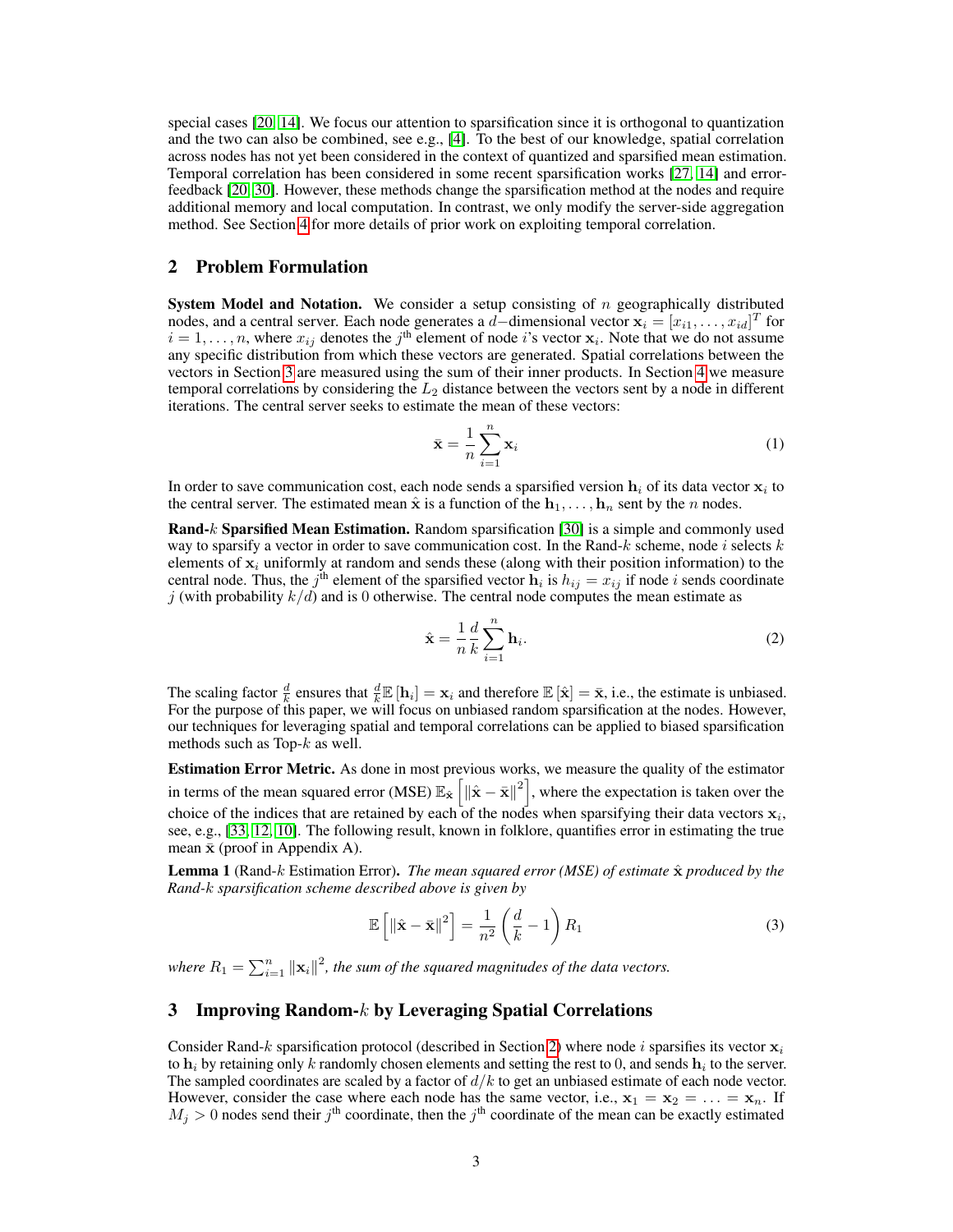<span id="page-3-0"></span>

Figure 1: To estimate each element of the mean, the standard Rand-k estimator averages the values received from all nodes, including the zeros. Our rand-k-spatial estimator only averages the non-zero elements and scales the average according to the degree of spatial correlation.

as  $\hat{x}_j = (\sum_i h_{ij})/M_j$ . On the other hand, the scaling factor of  $d/k$  in the Rand-k estimator can introduce a large error depending on the value of  $M_j$  (e.g., if  $M_j = 1$  but  $d/k = 10$ ).

The above example suggests that there are scenarios in which the Rand- $k$  estimator, despite being unbiased, can incur a large MSE. In this section, we will introduce the Rand-k-Spatial *family* of unbiased mean estimators (illustrated in Fig. [1\)](#page-3-0) whose members compute mean estimates depending on the amount of correlation between the data at the nodes. We will show that the conventional Rand-k estimator is a member of this family and gives the lowest MSE (among the family) only when the data is uncorrelated, while other members of the family can yield lower values of MSE depending upon the level of correlation. We will also describe how to obtain the estimator from this family that minimizes the MSE when the correlation between the data is known and present an estimator that gives lower MSE than Rand-k on average when correlations are unknown.

The Rand-k-Spatial family of estimators. Let  $M_j$  be the number of nodes that send their  $j^{\text{th}}$ coordinate. Observe that  $M_i$  is a binomial random variable that takes values in the range  $\{0, 1, \ldots, n\}$ with  $Pr(M_j = m) = {n \choose m} p^m (1-p)^{n-m}$  for all j, where  $p = k/d$ . Instead of scaling each element by the constant  $d/k$  as in Rand-k (cf. [\(2\)](#page-2-2)), we propose the Rand-k-Spatial family of estimators wherein the scaling is computed *as a function of*  $M_j$  and the level of spatial correlation between the vectors. In particular, we propose the following estimate for the  $j<sup>th</sup>$  coordinate of the mean,

<span id="page-3-1"></span>
$$
\hat{x}_j = \frac{1}{n} \frac{\bar{\beta}}{T(M_j)} \sum_{i=1}^n h_{ij},\tag{4}
$$

where  $\bar{\beta} \triangleq (\frac{k}{d} \mathbb{E}_{M_j|M_j \ge 1}[\frac{1}{T(M_j)}])^{-1}$ . The function  $T(M_j)$  changes the scaling of  $h_{ij}$  depending on  $M_j$ , the number of nodes that send the  $j^{\text{th}}$  coordinate.

**Lemma 2** (Rand-k-Spatial estimator Unbiasedness). *Following the definition of*  $\beta$ *, we have that the Rand-*k*-Spatial estimator in* [\(4\)](#page-3-1) *is unbiased, i.e,*

$$
\mathbb{E}\left[\hat{x}_j\right] = \frac{1}{n} \sum_{i=1}^n x_{ij} \tag{5}
$$

Observe that the Rand-k-estimator of [\(2\)](#page-2-2) can be obtained by setting  $T(M_j) = 1 \,\forall M_j \geq 1$ . The estimator described at the beginning of this Section for the case where all the  $x_i$  vectors are identical can be obtained (up to a constant) by setting  $T(M_i) = M_i \forall M_i \ge 1$  (the constant scaling by  $\beta$  is required for unbiasedness). In general, the estimators obtained by the different settings of  $T(M_i)$ form the Rand-k-Spatial family of estimators.

Our goal now is to find the *best* estimator from this family for the task of mean estimation. Towards this end, we first evaluate the mean estimation error for members of this family, and then show how the best choice of  $T(M_i)$  is a function of the amount of spatial correlation.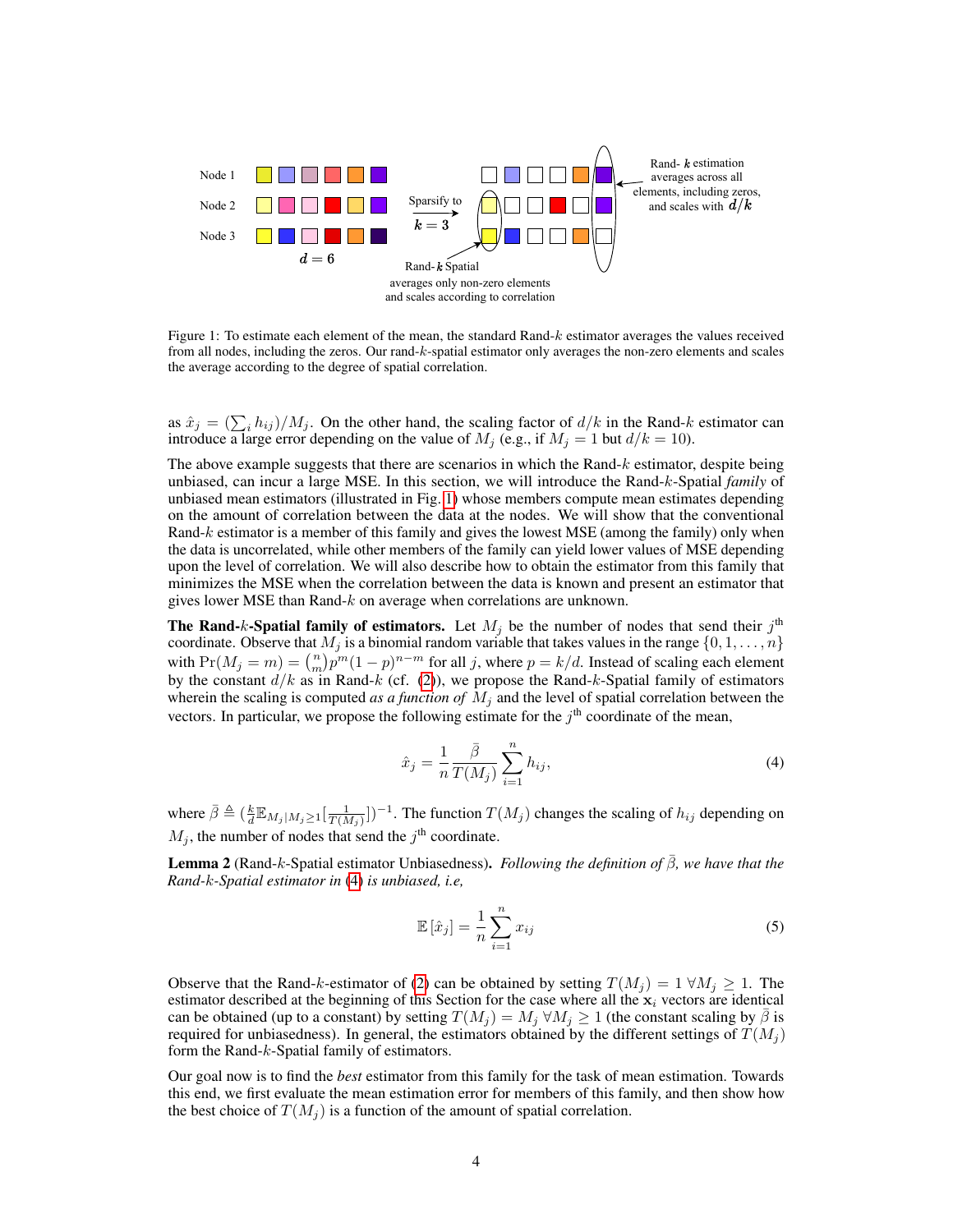<span id="page-4-3"></span>

Figure 2: (a): MSE v/s  $R_2/R_1$  for  $k/d = 0.1$  for the Rand-k-Spatial family of estimators. Rand-k-Spatial(Avg) significantly outperforms Rand-k and Rand-k-Spatial(Max) in the regime where each is sub-optimal (high and low  $R_2/R_1$  respectively), while closely tracking the performance of the best (unrealistic) estimator Rand-k-Spatial-Opt computed as in [\(9\)](#page-4-0) with knowledge of  $R_2/R_1$ . (b):  $R_2/R_1$  values for a single iteration of distributed Power Iteration on FMNIST and CIFAR datasets (IID & non-IID splits) across 100 nodes. Clearly,  $R_2/R_1$  is significantly larger than 0 and thus MSE will *not* be minimized by Rand-k.

Theorem 1 (Rand-k-Spatial Estimation Error). *The mean squared error of any member of the Rand-*k*-Spatial family is given by*

<span id="page-4-1"></span>
$$
\mathbb{E}\left[\left\|\hat{\mathbf{x}}-\bar{\mathbf{x}}\right\|^2\right] = \frac{1}{n^2} \left(\frac{d}{k}-1\right) R_1 + \frac{1}{n^2} \left(c_1 R_1 - c_2 R_2\right) \tag{6}
$$

where  $R_1 = \sum_{i=1}^n ||\mathbf{x}_i||^2$  and  $R_2 = 2\sum_{i}^n \sum_{j=i+1}^n \langle \mathbf{x}_i, \mathbf{x}_j \rangle$ . The parameters  $c_1, c_2$  depend on the *choice of* T(.) *as*

$$
c_1 = \bar{\beta}^2 \sum_{m=1}^n \frac{k}{dT(m)^2} {n-1 \choose m-1} \left(\frac{k}{d}\right)^{m-1} \left(1 - \frac{k}{d}\right)^{n-m} - \frac{d}{k}
$$
(7)

*and*

$$
c_2 = 1 - \bar{\beta}^2 \sum_{m=2}^n \frac{k^2}{d^2 T(m)^2} {n-2 \choose m-2} \left(\frac{k}{d}\right)^{m-2} \left(1 - \frac{k}{d}\right)^{n-m}.
$$
 (8)

**Choosing the best estimator.** Comparing [\(6\)](#page-4-1) with [\(3\)](#page-2-3), we see that if the data  $x_1, \ldots, x_n$  and function  $T($ ) is such that  $c_1R_1 < c_2R_2$  then the MSE of the corresponding estimator in the Rand-k-Spatial family is guaranteed to be lower than the Rand- $k$  estimator of Section [2.](#page-2-1) In general, since the MSE depends on the function  $T(.)$  through  $c_1$  and  $c_2$ , we can find the  $T(.)$  that minimizes the MSE as shown below.

<span id="page-4-2"></span>**Theorem 2** (Rand-k-Spatial minimum MSE). *For any set of data vectors*  $x_1, \ldots, x_n$ , the ratio  $\frac{R_2}{R_1}$ *always lies in* [−1, n − 1]*, and the estimator within the Rand-*k *spatial family of estimators that minimizes the MSE in* [\(6\)](#page-4-1)*, can be obtained by setting*

<span id="page-4-0"></span>
$$
T^*(m) = 1 + \frac{R_2}{R_1} \frac{m-1}{n-1}, \quad \text{for } m = 1, \dots, n. \tag{9}
$$

Thus, the best mean estimator from the Rand-k-family changes as the data (and consequently  $R_1$ ,  $R<sub>2</sub>$ ) changes. We now discuss certain special cases of this.

1. Rand-k (Best when  $R_2/R_1 = 0$ ) The conventional Rand-k estimator (corresponding to  $T^*(m) = 1, \forall m$ ) minimizes the MSE only in a special case which is, in fact, the case when  $R_2 = 2\sum_i^n \sum_{j=i+1}^n \langle \mathbf{x}_i, \mathbf{x}_j \rangle = 0$ . A natural setting where this could occur is when the node vectors are orthogonal to each other, i.e.,  $\langle x_i, x_j \rangle = 0 \forall i, j \in [n]$ . In such cases, it can be said that the conventional Rand- $k$  estimator is, in fact, the best out of the Rand- $k$ -Spatial family of estimators. However, when  $R_2/R_1 \neq 0$ , Rand-k is *not* the best estimator, and for each value of  $R_2/R_1$ , a different estimator (corresponding to a different value of  $T^*(.)$ ) minimizes the MSE.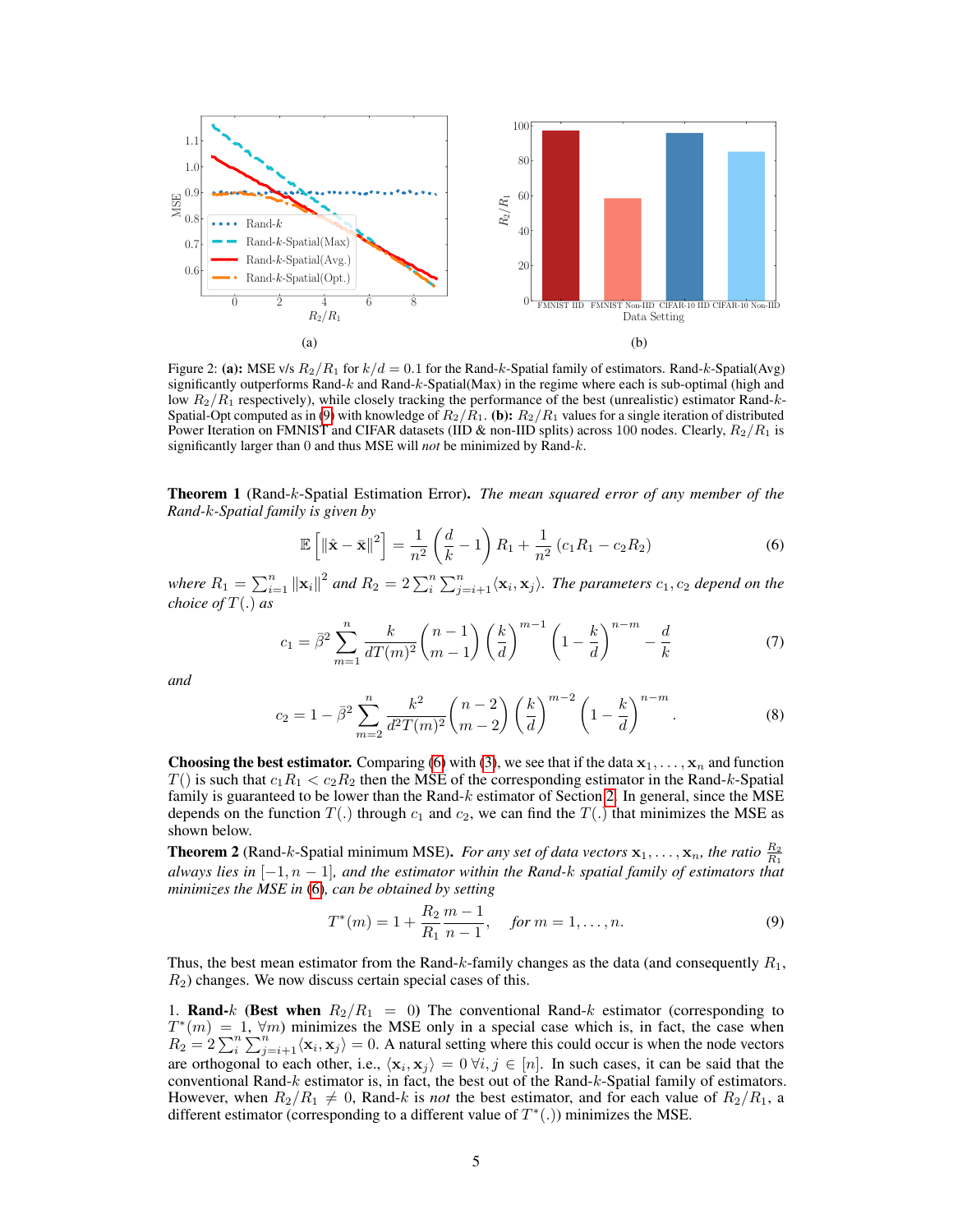2. Rand-k-Spatial(Max) (Best when  $R_2/R_1 = n - 1$ ) Recall the example described at the beginning of this section where  $\mathbf{x}_i = \mathbf{x}_j \ \forall i, j \in [n]$ . In this case,  $R_2/R_1 = n - 1$ , and  $T^*(m) = m$ ,  $\forall m$ gives the optimal estimator. We will call this the Rand-k-Spatial(Max) estimator since it corresponds to the maximum value of  $R_2/R_1$ . Thus, the optimal estimators are very different when the vectors are uncorrelated as opposed to when the vectors are highly correlated.

3. Rand-k-Spatial(Avg) (Best on Average) At this point it is quite clear that no single value of T(.) will minimize MSE for all datasets. However, from [\(9\)](#page-4-0) it is also evident that to derive the *best*  $T(.)$  we need to know the exact values of  $R_2/R_1$  at the central server which does not seem possible without communicating the entire vector at each node (particularly for computing  $R_2$ ) which we wish to avoid. Therefore, we propose the following choice of  $T(.)$  as a default setting, and subsequently show empirically that it does better than either of the above two extremes on average.

$$
\tilde{T}(m) = 1 + \frac{n}{2} \frac{m-1}{n-1}
$$
\n(10)

Comparing with [\(9\)](#page-4-0), we see that this is the best estimator when  $R_2/R_1 = n/2$  which is the mid-point of the interval in which  $R_2/R_1$  lies (as per Theorem [2\)](#page-4-2). It can also be shown that this minimizes the expectation over MSE if  $R_2/R_1$  is distributed uniformly over its range. We will now present simulations to show that this estimator gives close to the best MSE across the entire range of  $R_2/R_1$ , and will show in Section [5](#page-8-0) that it can outperform state-of-the-art baselines for real distributed mean estimation tasks.

**Simulations.** To illustrate the discussion above, we performed mean estimation for  $n = 10$ 100−dimensional vectors using  $k/d = 0.1$ . Since  $n = 10$ ,  $R_2/R_1 \in [-1, 9]$  (Theorem [2\)](#page-4-2). We vary  $R_2/R_1$  over the entire range by starting with 5 all-1 vectors and 5 all- $(-1)$  vectors  $(R_2/R_1 = -1)$ and then changing the signs of the elements (one at a time) of the 5 all- $(-1)$  vectors, until they are all- $1 (R_2/R_1 = 9)$ . For details, see Appendix B. We plot the MSE of the Rand-k, Rand-k-Spatial(Max), and Rand-k-Spatial(Avg) estimators in Fig. [2a.](#page-4-3) We also add an estimator corresponding to the best  $T(.)$  as in [\(9\)](#page-4-0) and call it Rand-k-Spatial(Opt). While knowing  $R_2/R_1$  at the central server is unrealistic in practice, it illustrates the best-case scenario. In Fig. [2a,](#page-4-3) we see that Rand-k-Spatial(Avg) is in general quite close to Rand-k-Spatial(Opt), i.e., it works well for all values of  $R_2/R_1$ , whereas Rand-k and Rand-k-Spatial(Max) work well only in the special cases where  $R_2/R_1 = 0$  and  $R_2/R_1 = 9.$ 

To check if  $R_2/R_1$  can indeed take large values for which Rand-k would be suboptimal, we consider distributed power iteration which is a common protocol that uses distributed mean estimation [\[33,](#page-11-5) [11\]](#page-10-11). The objective of the central server here is to estimate the top eigenvector of a matrix whose rows are partitioned among nodes. To simulate this, we partition the FMNIST and CIFAR-10 datasets among 100 nodes, either in an IID or Non-IID fashion and plot  $R_2/R_1$  for the vectors in the first round of distributed power iteration on this data. Fig. [2b](#page-4-3) shows that  $R_2/R_1$  is significantly larger than 0 in these cases, thus indicating that the data is well correlated. The values of  $R_2/R_1$  continue to remain large even in subsequent round (see Appendix B), thus justifying the need for using estimators other than the conventional Rand-k at each round. In Section [5,](#page-8-0) we show that the Rand-k-Spatial(Avg) estimator can outperform Rand- $k$  and various other baselines for distributed power iteration.

#### <span id="page-5-0"></span>4 Improving Random- $k$  by Leveraging Temporal Correlations

<span id="page-5-1"></span>

Figure 3: Each node  $i$  sends its Rand- $k$  sparsified vector to the server. The server stores previously seen coordinates of the vector in its memory and uses it to fill-in unsampled coordinates in future iterations.

Mean estimation is an important subtask in several iterative algorithms such as power iteration and SGD. We propose a mean estimation technique that leverages temporal correlations in the vectors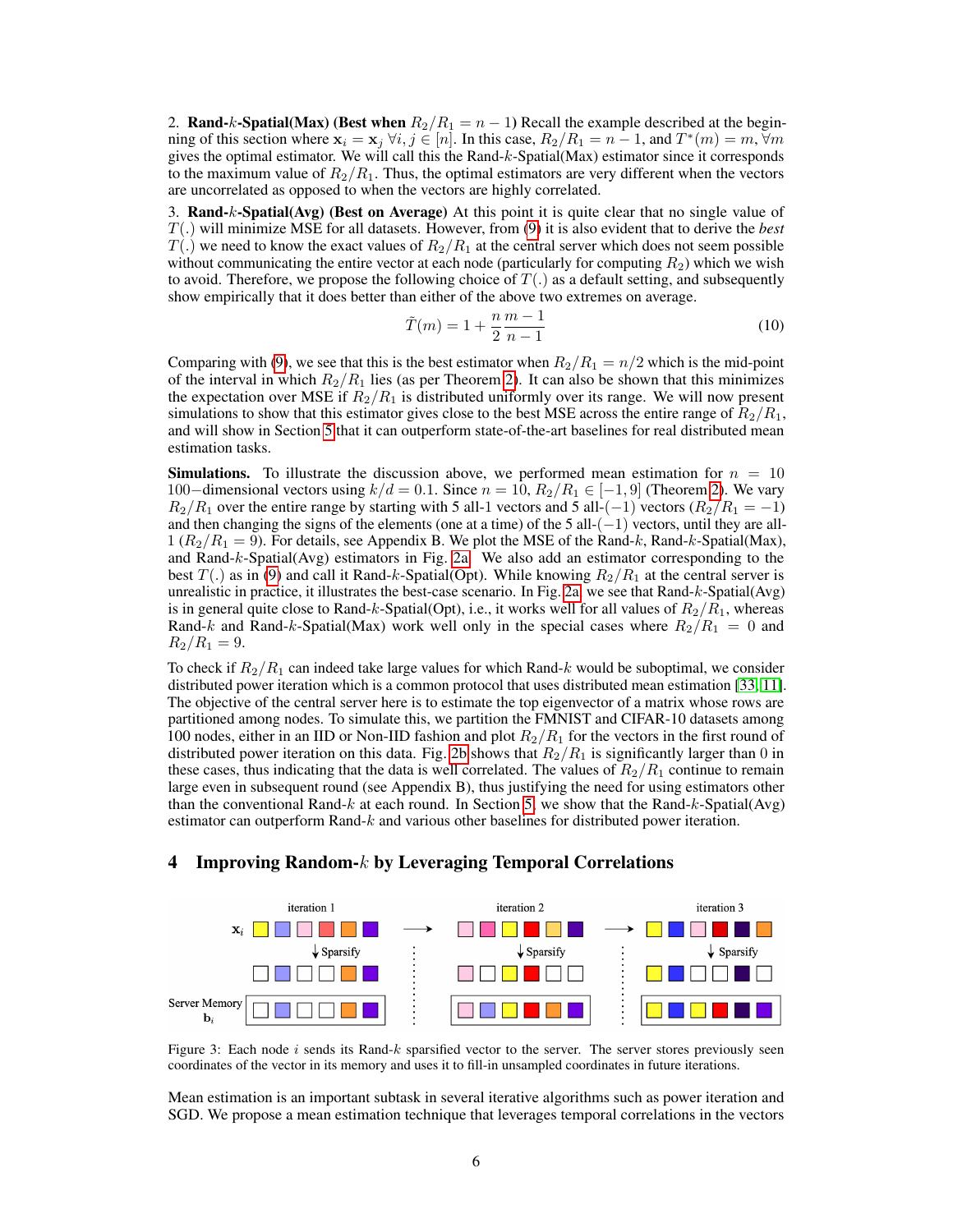$\mathbf{x}_i^{(t)}$  obtained by node i, where t is the iteration index of the algorithm. In Rand-k sparsification, each node *i* samples *k* out of *d* coordinates of its vector  $\mathbf{x}_i^{(t)}$  to create a sparsified vector  $\mathbf{h}_i^{(t)}$  and sends it to the server. In standard Rand-k sparsified mean estimation, the  $d - k$  unsampled coordinates of  $\mathbf{x}_i^{(t)}$  are treated as 0 by the server when computing the mean estimate (see [\(2\)](#page-2-2)). Instead, we propose to allow the server to substitute the zeros with values from its memory that *better represent* the unsampled coordinates.

Filling-in Unsampled Coordinates of a Sparsified Vector. Let  $\mathbf{b}_1^{(t)}, \mathbf{b}_2^{(t)} \dots \mathbf{b}_n^{(t)}$  be n vectors stored in the server memory whose elements serve as substitutes for unsampled coordinates of  $\mathbf{x}_i^{(t)}$ . Since these  $\mathbf{b}_i^{(t)}$ s are stored at the server, there is no added computation or storage costs at the nodes. These  $\mathbf{b}_i^{(t)}$ s can correspond to predicted values of  $\mathbf{x}_i^{(t)}$  based on the temporal correlation across iterations. A natural idea is to set  $\mathbf{b}_i^{(t)}$  in iteration t to previously sampled coordinates, instead of just substituting zeros. Based on this intuition, we propose the following strategy for updating  $\mathbf{b}_i^{(t)}$  at the end of iteration t. Let  $\mathbf{b}_i^{(0)} = \mathbf{0}$  for all  $i \in [n]$ . As illustrated in Fig. [3,](#page-5-1) we update  $\mathbf{b}_i^{(t)}$  for  $t \ge 1$  as follows:

<span id="page-6-0"></span>
$$
b_{ij}^{(t+1)} \triangleq \begin{cases} b_{ij}^{(t)} & \text{if node } i \text{ does not send } x_{ij}^{(t)} \\ x_{ij}^{(t)} & \text{if node } i \text{ sends } x_{ij}^{(t)}. \end{cases} \tag{11}
$$

One can further refine this approach by enforcing staleness constraints on  $\mathbf{b}_i^{(t)}$  or by setting  $\mathbf{b}_i^{(t)}$  to a sliding window average of previously sampled coordinates.

The Rand-k-Temporal estimator. We now propose the Rand-k-Temporal estimator that enables the server to get an unbiased estimate of the mean  $\bar{x}$  for any arbitrary stored vectors  $b_i$  used to fill in the unsampled coordinates of  $x_i$ . We omit the iteration index t here for the purpose of brevity and because this estimator can be used even in non-iterative settings where the server knows a predicted value  $\mathbf{b}_i$  of the vector  $\mathbf{x}_i$ . Given the sparsified vector  $\mathbf{h}_i$  received from node i, the server can *fill in* the unsampled coordinates and create the vector  $h'_i$  whose j-th coordinate is defined as:

$$
h'_{ij} \triangleq \begin{cases} b_{ij} & \text{if node } i \text{ does not send } x_{ij} \\ b_{ij} + \frac{d}{k}(x_{ij} - b_{ij}) & \text{if node } i \text{ sends } x_{ij} \end{cases}
$$
(12)

By definition,  $h'_{ij}$  is an unbiased estimate of  $x_{ij}$ , because  $\mathbb{E}\left[h'_{ij}\right] = (1 - \frac{k}{d})b_{ij} + \frac{k}{d}(b_{ij} + \frac{d}{k}(x_{ij} (b_{ij})$ ) =  $x_{ij}$ . Using these filled-in vectors  $h'_i$  obtained from the sparsified vectors  $h_i$  and the vectors  **stored in server memory, we propose that the server computes the following mean estimate** 

$$
\hat{\mathbf{x}} = \frac{1}{n} \sum_{i=1}^{n} \mathbf{h}'_i.
$$
 (13)

We see that when  $b_i = 0$  for all i, then the Rand-k-Temporal estimator reduces to the Rand-k estimator.

Since  $h'_i$  is an unbiased estimate of  $x_i$ , it follows that the proposed mean estimate  $\hat{x}$  is also unbiased, that is  $\mathbb{E}[\hat{x}] = x$ . In the following theorem, we evaluate the estimation error of this Rand-k-Temporal estimator in terms of the  $\mathbf{b}_i$ s.

Theorem 3 (Rand-k-Temporal Estimation Error). *The mean squared error of the Rand-*k*-Temporal estimator is given by,*

$$
\mathbb{E}\left[\left\|\hat{\mathbf{x}} - \bar{\mathbf{x}}\right\|^2\right] = \frac{1}{n^2} \left(\frac{d}{k} - 1\right) \sum_{i=1}^n \left\|\mathbf{x}_i - \mathbf{b}_i\right\|^2.
$$
 (14)

By comparing the above result with the Rand- $k$  estimation error given in Lemma [1,](#page-2-4) we see that Rand-k-Temporal effectively reduces the dependence of the MSE on  $||\mathbf{x}_i||^2$  to  $||\mathbf{x}_i - \mathbf{b}_i||^2$ . Thus, the Rand-k-Temporal estimator can significantly reduce the estimation error of the Rand-k estimator when  $\mathbf{b}_i$ s are *close* to  $\mathbf{x}_i$ s, resulting in  $\|\mathbf{x}_i - \mathbf{b}_i\|^2 < \|\mathbf{x}_i\|^2$ .

Reducing Storage Cost at the Server. In the naive implementation of the proposed Rand- $k$ -Temporal estimator, we need  $\mathcal{O}(nd)$  storage/memory at the server to store vector  $\mathbf{b}_i$  from each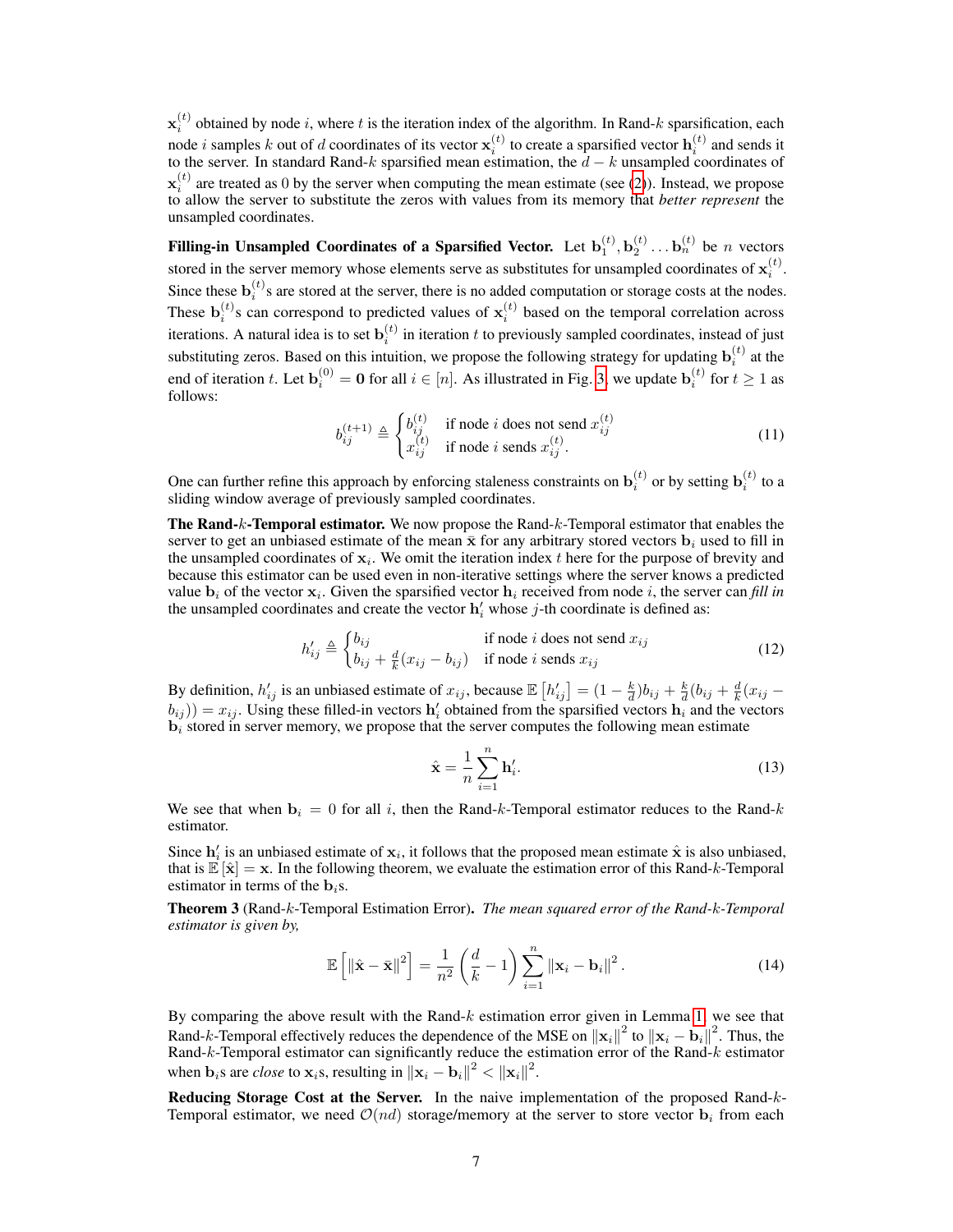<span id="page-7-1"></span>

Figure 4: Simulated results for our objective defined in [\(15\)](#page-7-0), where  $e_i \sim \mathcal{N}(0, I_d)$ ,  $n = 15$  and  $d = 1000$ . We set  $\eta = 0.1$  and  $k/d = 0.1$ . We compare with more sophisticated schemes than Rand-k-Temporal such as Rand-k(Wangni) and [\[36\]](#page-11-3) and Induced Compressor(Horváth) [\[14\]](#page-10-9) that take into account coordinate magnitude during sparsification. (a) We see that Rand-k-Temporal effectively converges to the true optima while other sparsification schemes are unable to do so. (b) The mean estimation error for Rand-k-Temporal decreases sharply as iterations proceed while other sparsification schemes continue to have a high error floor.

device *i*. In practice, this memory cost can be easily reduced at the expense of a slightly higher MSE. Note that our result in Theorem 3 holds for arbitrary  $\mathbf{b}_i$  and thus the  $\mathbf{b}_i$  do not have to be necessarily different for each device. A natural idea to reduce the memory requirement at the server to just  $\mathcal{O}(d)$ is to set  $\mathbf{b}_i^{(t+1)} = \hat{\mathbf{x}}^{(t)}$  for all  $i \in [n]$ , where  $\hat{\mathbf{x}}^{(t)}$  is the previous mean estimate. Further details and experimental results confirming the effectiveness of this strategy are shown in Appendix D.

A Quadratic-Objective Case Study. Even with the simple choice of  $\mathbf{b}_i$  given in [\(11\)](#page-6-0), Rand-k-Temporal estimation gives an *order-wise* improvement in the error over standard Rand-k estimation. We demonstrate this via the following case study of performing gradient descent on a quadratic objective. Consider that each node i has a quadratic local objective function given by  $F_i(\mathbf{w}) =$  $\frac{1}{2} \|\mathbf{w} - \mathbf{e}_i\|^2$ , where  $\mathbf{e}_i \in \mathbb{R}^d$  is the local minimum of node *i*. The local minima are different across nodes due to heterogeneity of their objectives. The goal of the server is to minimize the global objective  $F(\mathbf{w})$  given by,

<span id="page-7-0"></span>
$$
F(\mathbf{w}) = \frac{1}{n} \sum_{i=1}^{n} F_i(\mathbf{w}) = \frac{1}{2n} \sum_{i=1}^{n} ||\mathbf{w} - \mathbf{e}_i||^2, \text{ which is minimized by } \mathbf{w}^* = \frac{1}{n} \sum_{i=1}^{n} \mathbf{e}_i.
$$
 (15)

Our simulation result in Fig. [4b](#page-7-1) shows how the mean estimation error for these node gradients changes as training progresses. For schemes that do not utilize temporal information, we see a non-zero estimation error due to the unsampled coordinates at all steps. Rand-k-Temporal, on the other hand, effectively allows the mean estimation error of the node vectors to converge to zero, by utilizing previous and current information on *all* coordinates while decoding. A consequence of this, as we show in the theorem below, is that Rand-k-Temporal converges to the true optima  $w^*$  for a sufficiently small learning rate  $\eta$ .

Theorem 4. *For our objective defined as in* [\(15\)](#page-7-0)*, Gradient Descent using the Rand-*k*-Temporal estimator with*  $\eta \leq \min \left\{ \frac{1}{\left(1+\frac{8}{n}(\frac{d}{k}-1)\right)}, \frac{k}{2d}\right\}$ *converges to the true optima* w<sup>∗</sup> *as follows,*

$$
\mathbb{E}\left[\left\|\mathbf{w}^{(t+1)} - \mathbf{w}^*\right\|^2\right] \le (1-\eta)^{t+1} \left[\left\|\mathbf{w}^0 - \mathbf{w}^*\right\|^2 + \frac{1}{n}\sum_{i=1}^n \left\|\nabla F_i(\mathbf{w}^*)\right\|^2\right] \tag{16}
$$

*where the expectation is taken over the randomness in the sparsification protocol across all steps.*

Comparison with Error-Feedback and Gradient Difference methods: The notion of errorfeedback [\[28,](#page-11-10) [31\]](#page-11-11) is considered for compressed gradient methods in [\[29,](#page-11-12) [30,](#page-11-1) [20,](#page-11-7) [6\]](#page-10-8). In error-feedback, each node locally stores the difference between the actual and the compressed vector at each iteration (known as error), and adds it to the vector generated at the next iteration (feedback). For Rand- $k$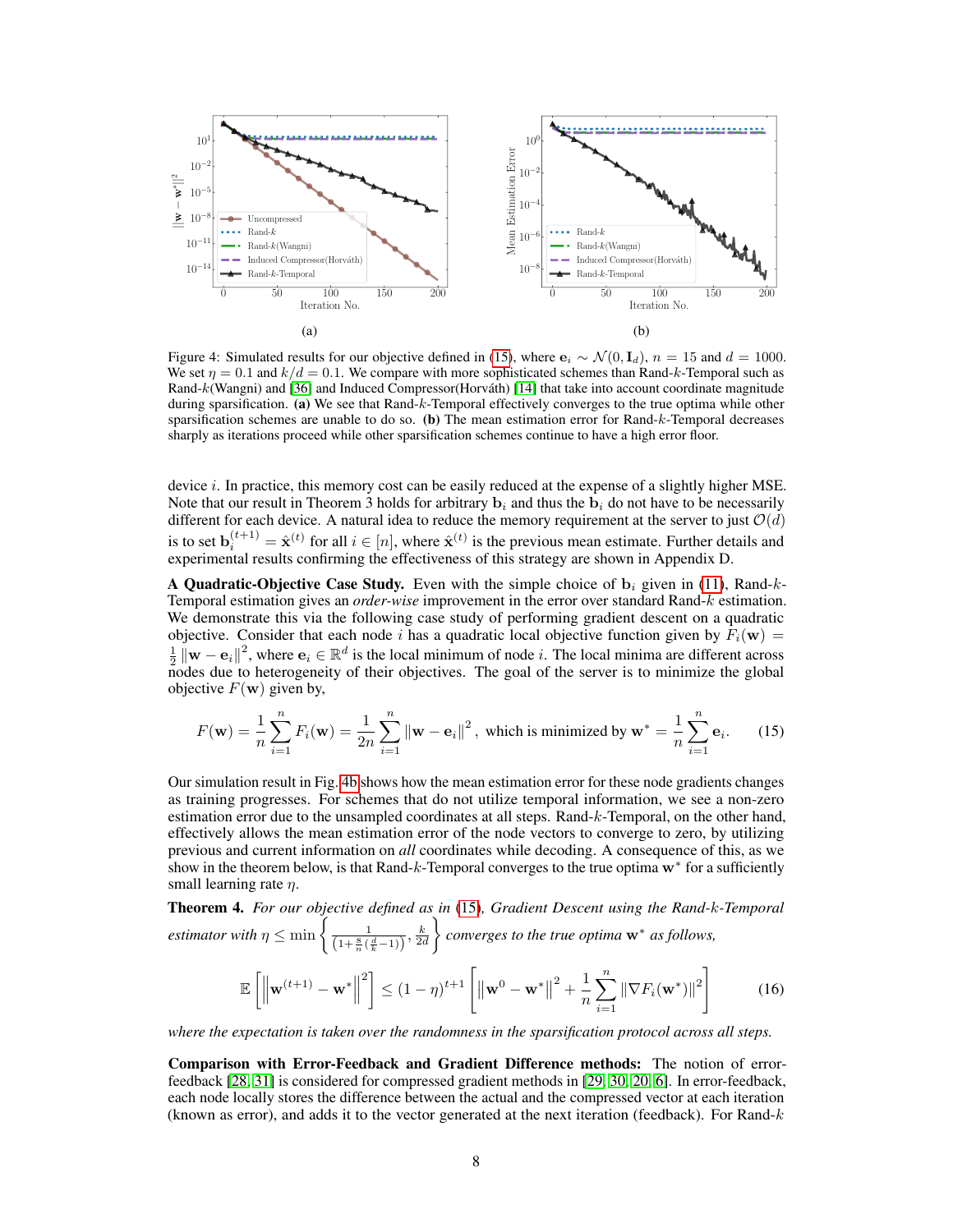sparsification, error-feedback corresponds to locally storing the unsampled coordinates for each iteration, and adding them back at the next iteration. Note that, with error-feedback, the server still utilizes the information on only  $k$  coordinates from each client, albeit with accumulated history. On the other hand, Rand-k-Temporal allows the server to leverage temporal correlations by utilizing historical data to substitute for *unsampled* coordinates. Another line of work [\[26,](#page-11-13) [15,](#page-10-12) [22\]](#page-11-14) proposes that nodes quantize the *difference* of their current gradient and a local state to reduce the variance caused by quantization. Note that similar to error-feedback, these works require nodes to maintain a local state and perform extra computation to update the local state. This can incur significant overhead for resource-constrained nodes in many applications such as SGD for deep learning models with millions of parameters.

Comparison with rTop-k and Induced Compressor: In practice, biased compressors such as Top $k$  are observed to perform better due to their low empirical variance, however error-feedback is the only known mechanism to ensure convergence [\[30,](#page-11-1) [20,](#page-11-7) [6,](#page-10-8) [14\]](#page-10-9). rTop-k [\[3\]](#page-10-13) proposes to first find the top  $r$  magnitude coordinates of a vector and then randomly sample  $k$  out of these  $r$  coordinates. Note that rTop-k is still a biased compressor and is usually implemented with error feedback. The work of [\[14\]](#page-10-9) proposes a general mechanism called induced compressor for constructing an unbiased compression operator from any biased compressor such as  $Top-k$ . The induced compressor first computes the error between the actual and compressed vector obtained using a biased compressor, compresses the error using an unbiased compressor, and sends it along with the compressed vector. Unlike Rand-k-Temporal, the induced compressor only operates on the vectors for the current iteration, and does not leverage temporal correlations.

Comparison with Lazily Aggregated Gradient (LAG) Methods: LAG methods [\[8,](#page-10-14) [32,](#page-11-15) [39,](#page-12-2) [9\]](#page-10-15) seek to utilize temporal correlation to reduce communication. In particular, LAG adaptively skips node-toserver communication by identifying slowly varying gradients, thereby reusing old gradients over time. Unlike Rand-k-Temporal, LAG is not a sparsification scheme and incurs an extra computation cost to determine whether or not a node sends their vector to the server.

# <span id="page-8-0"></span>5 Experiments

We evaluate our proposed sparsification schemes on the following three tasks: i) *Power Iteration*, ii) *K-Means*, and iii) *Logistic Regression*. In all setups, we compare the performance with Rand-k and the two more sophisticated sparsification schemes, Rand-k (Wangni) [\[36\]](#page-11-3), and Induced Compressor [\[14\]](#page-10-9). We use the code from [\[16\]](#page-10-16) for both. For the Induced Compressor, we use Top- $k$  with Rand- $k$  as in [\[14\]](#page-10-9). We present representative results here and defer additional results to Appendix C.

**Power Iteration.** We estimate the principal eigenvector of the covariance matrix of the data distributed across 100 nodes by the power iteration method. The data consists of images from the Fashion-MNIST [\[38\]](#page-12-3) dataset split IID across the nodes. At each iteration, the nodes send a  $10\times$ compressed version of their local eigenvector estimates to the server based on a single local power iteration. The server estimates the mean (global eigenvector estimate) and communicates it back to the nodes for the next round. Results in Fig. [5](#page-9-2) show that Rand- $k$ -Spatial(Avg) (Section [3\)](#page-2-0) and Rand-k-Temporal (Section [4\)](#page-5-0) *significantly* outperform *all baselines* both in terms of convergence to the true eigenvector (Fig. [5a\)](#page-9-2) and in terms of the mean estimation error (Fig. [5d\)](#page-9-2) across iterations.

K-Means Clustering. We perform  $K$ -Means clustering (with 10 clusters) using Lloyd's algorithm on Fashion-MNIST images distributed across 100 nodes in IID fashion. Each node computes its local cluster centers and sends a  $10\times$  compressed version to the server, which estimates the mean (global centers) and sends it back to the nodes for the next round. Results in Fig. [5b](#page-9-2) and Fig. [5e](#page-9-2) show that Rand-k-Spatial(Avg) (Section [3\)](#page-2-0) and Rand-k-Temporal (Section [4\)](#page-5-0) *significantly* outperform *all baselines* both in terms of minimizing the K-Means objective (the average distance to cluster centers) and in terms of the average mean estimation error averaged over the 10 cluster means.

**Logistic Regression.** We train a logistic regression model for classification of CIFAR-10 images split across 10 nodes in non-IID fashion (following the splitting procedure in [\[25\]](#page-11-16)). Each node computes local gradients and sends a  $100 \times$  compressed version to the server, which estimates the mean (global gradient) and sends it back to the nodes for the next round. Results show that Rand-k-Temporal achieves the lowest training loss (Fig. [5c\)](#page-9-2) and order-wise lower mean estimation error (Fig. [5f\)](#page-9-2) among all sparsification schemes as training progresses. We note that Rand-k-Spatial is not able to beat the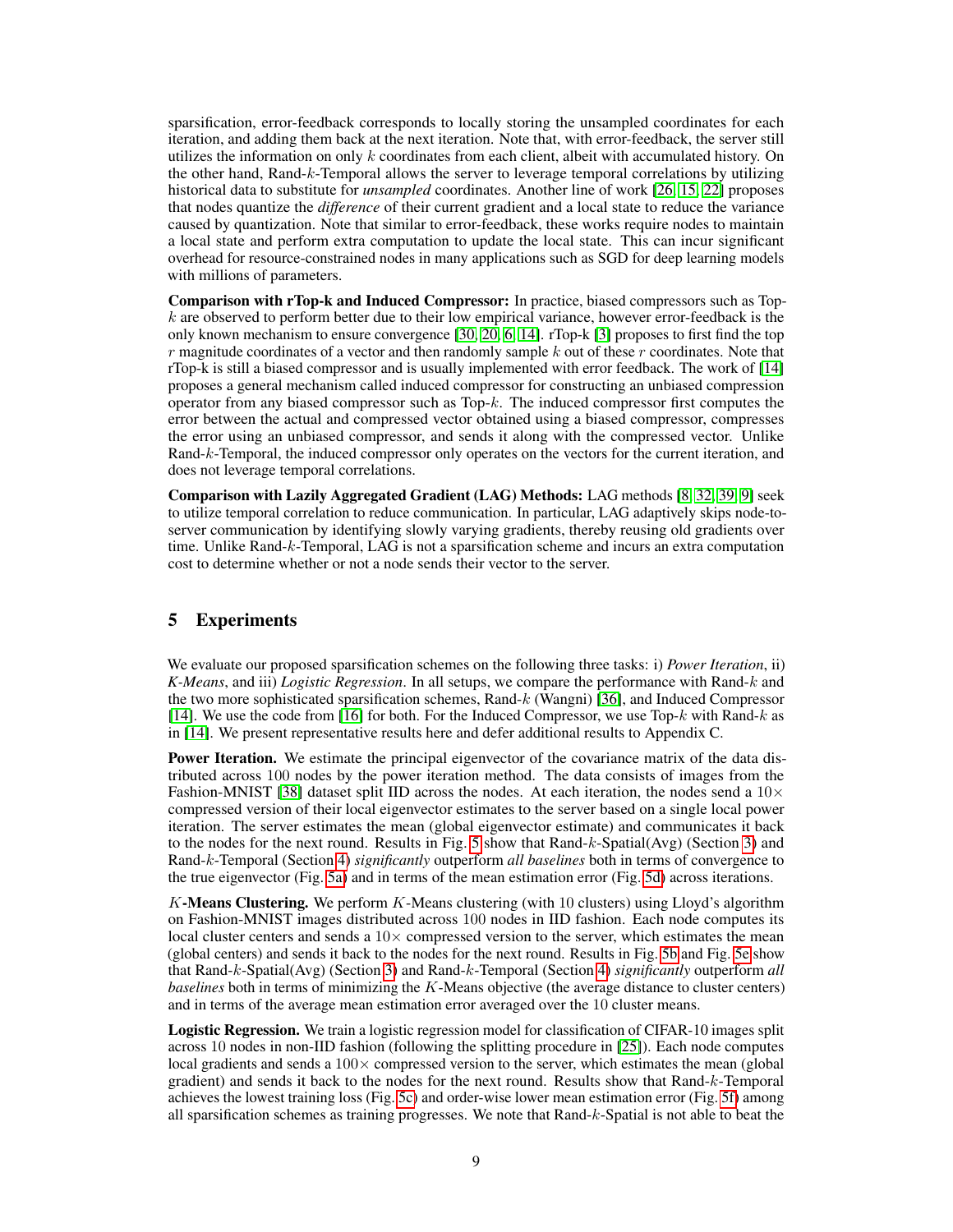<span id="page-9-2"></span>

Figure 5: Experimental Results showing task objective and Mean Estimation Error for Power Iteration (a,d), K-Means (c,e), and Logistic Regression (c,f). Rand-k-Temporal outperforms baselines in all cases while Rand-k-Spatial outperforms baselines in 2/3 cases.

baselines here potentially because the non-IID split might be reducing spatial correlation. We plan to investigate this further in future work.

## 6 Conclusion

We considered the problem of estimating the mean of  $d$ -dimensional vectors received from  $n$  nodes, which sparsify their vectors to  $k$  elements in order to reduce the communication cost. When there are spatial correlations across nodes and temporal correlations over time between the vectors, the standard approach of simple averaging the sparsified vectors can lead to high estimation error. We propose the Rand-k-Spatial and Rand-k-Temporal estimators that provably reduce the estimation error while keeping the estimate unbiased and also perform exceptionally well in experiments. Although we focus on Rand-k sparsification here, the insights for leveraging correlations can be extended to other sparsification and compression methods.

### Acknowledgments

This research was generously supported in part by the NSF Award (CNS-2112471), the NSF CRII Award (CCF-1850029), the NSF CAREER Award (CCF-2045694), the NSF MLWiNS Award (MLWiNS-2002821), the Qualcomm Innovation fellowship and the CMU Dean's fellowship.

### References

- <span id="page-9-0"></span>[1] D. Alistarh, D. Grubic, J. Li, R. Tomioka, and M. Vojnovic. Qsgd: Communication-efficient sgd via gradient quantization and encoding. In I. Guyon, U. V. Luxburg, S. Bengio, H. Wallach, R. Fergus, S. Vishwanathan, and R. Garnett, editors, *Advances in Neural Information Processing Systems*, volume 30. Curran Associates, Inc., 2017. URL [https://proceedings.neurips.](https://proceedings.neurips.cc/paper/2017/file/6c340f25839e6acdc73414517203f5f0-Paper.pdf) [cc/paper/2017/file/6c340f25839e6acdc73414517203f5f0-Paper.pdf](https://proceedings.neurips.cc/paper/2017/file/6c340f25839e6acdc73414517203f5f0-Paper.pdf).
- <span id="page-9-1"></span>[2] D. Alistarh, T. Hoefler, M. Johansson, N. Konstantinov, S. Khirirat, and C. Renggli. The convergence of sparsified gradient methods. In S. Bengio, H. Wallach, H. Larochelle, K. Grauman, N. Cesa-Bianchi, and R. Garnett, editors, *Advances in Neural Information Processing Systems*, volume 31. Curran Associates, Inc., 2018.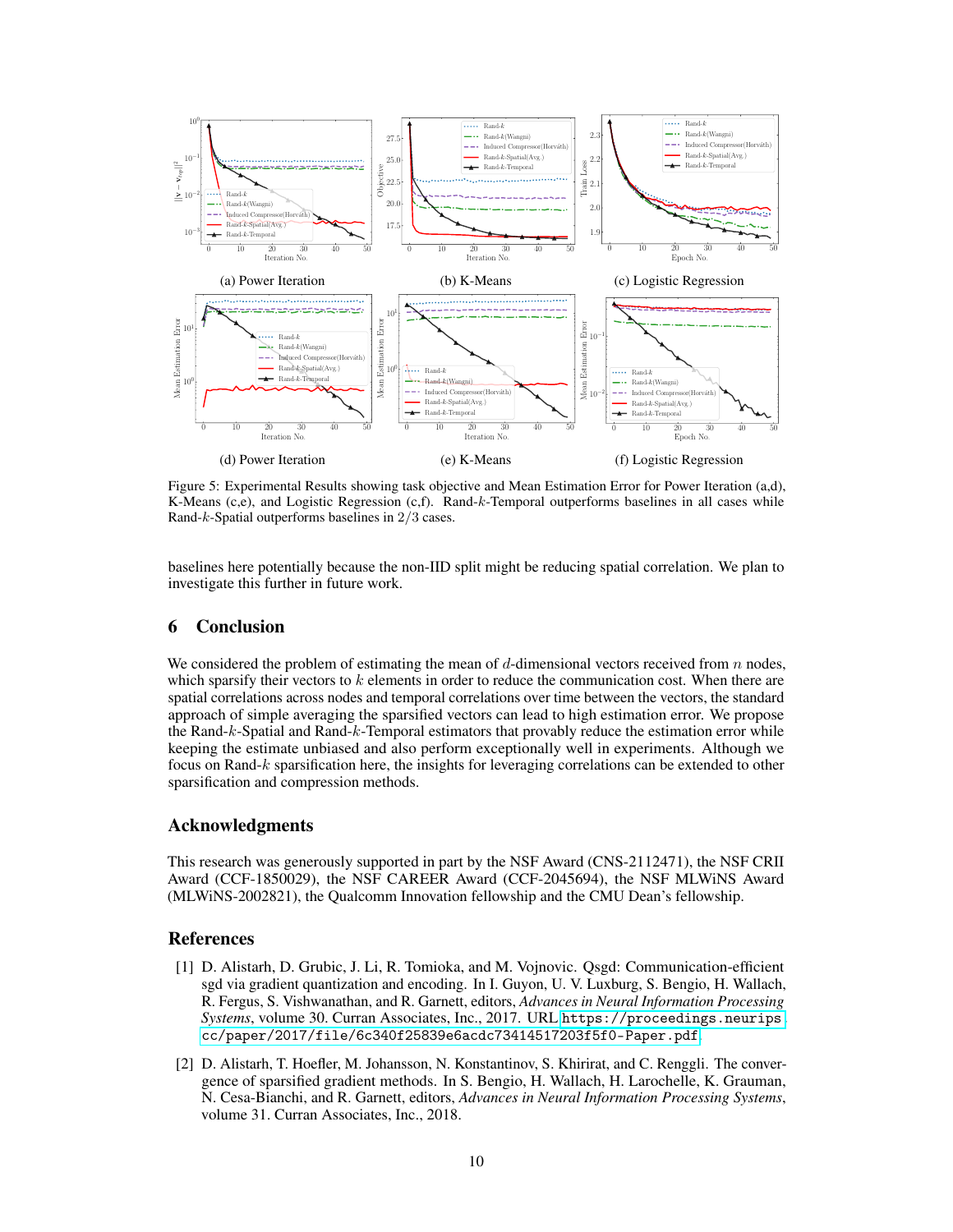- <span id="page-10-13"></span>[3] L. P. Barnes, H. A. Inan, B. Isik, and A. Özgür. rtop-k: A statistical estimation approach to distributed sgd. *IEEE Journal on Selected Areas in Information Theory*, 1(3):897–907, 2020.
- <span id="page-10-7"></span>[4] D. Basu, D. Data, C. Karakus, and S. Diggavi. Qsparse-local-sgd: Distributed sgd with quantization, sparsification and local computations. In H. Wallach, H. Larochelle, A. Beygelzimer, F. d'Alché-Buc, E. Fox, and R. Garnett, editors, *Advances in Neural Information Processing Systems*, volume 32. Curran Associates, Inc., 2019.
- <span id="page-10-6"></span>[5] J. Bernstein, Y.-X. Wang, K. Azizzadenesheli, and A. Anandkumar. signSGD: Compressed optimisation for non-convex problems. In J. Dy and A. Krause, editors, *Proceedings of the 35th International Conference on Machine Learning*, volume 80 of *Proceedings of Machine Learning Research*, pages 560–569. PMLR, 10–15 Jul 2018.
- <span id="page-10-8"></span>[6] A. Beznosikov, S. Horváth, P. Richtárik, and M. Safaryan. On biased compression for distributed learning. *arXiv preprint arXiv:2002.12410*, 2020.
- <span id="page-10-2"></span>[7] M. Braverman, A. Garg, T. Ma, H. L. Nguyen, and D. P. Woodruff. Communication lower bounds for statistical estimation problems via a distributed data processing inequality. In *Proceedings of the Forty-Eighth Annual ACM Symposium on Theory of Computing*, STOC '16, page 1011–1020, New York, NY, USA, 2016. Association for Computing Machinery. ISBN 9781450341325.
- <span id="page-10-14"></span>[8] T. Chen, G. Giannakis, T. Sun, and W. Yin. Lag: Lazily aggregated gradient for communicationefficient distributed learning. In S. Bengio, H. Wallach, H. Larochelle, K. Grauman, N. Cesa-Bianchi, and R. Garnett, editors, *Advances in Neural Information Processing Systems*, volume 31. Curran Associates, Inc., 2018.
- <span id="page-10-15"></span>[9] T. Chen, Y. Sun, and W. Yin. Lasg: Lazily aggregated stochastic gradients for communicationefficient distributed learning. *arXiv preprint arXiv:2002.11360*, 2020.
- <span id="page-10-3"></span>[10] W.-N. Chen, P. Kairouz, and A. Özgür. Breaking the communication-privacy-accuracy trilemma. *arXiv preprint arXiv:2007.11707*, 2020.
- <span id="page-10-11"></span>[11] P. Davies, V. Gurunathan, N. Moshrefi, S. Ashkboos, and D. Alistarh. Distributed variance reduction with optimal communication. *arXiv preprint arXiv:2002.09268*, 2020.
- <span id="page-10-5"></span>[12] V. Gandikota, D. Kane, R. K. Maity, and A. Mazumdar. vqsgd: Vector quantized stochastic gradient descent. *arXiv preprint arXiv:1911.07971*, 2019.
- <span id="page-10-1"></span>[13] A. Garg, T. Ma, and H. Nguyen. On communication cost of distributed statistical estimation and dimensionality. In Z. Ghahramani, M. Welling, C. Cortes, N. Lawrence, and K. Q. Weinberger, editors, *Advances in Neural Information Processing Systems*, volume 27. Curran Associates, Inc., 2014.
- <span id="page-10-9"></span>[14] S. Horváth and P. Richtárik. A better alternative to error feedback for communication-efficient distributed learning. *arXiv preprint arXiv:2006.11077*, 2020.
- <span id="page-10-12"></span>[15] S. Horváth, D. Kovalev, K. Mishchenko, S. Stich, and P. Richtárik. Stochastic distributed learning with gradient quantization and variance reduction. *arXiv preprint arXiv:1904.05115*, 2019.
- <span id="page-10-16"></span>[16] S. Horváth. Compressed sgd pytorch, 2020. URL [https://github.com/SamuelHorvath/](https://github.com/SamuelHorvath/Compressed_SGD_PyTorch) [Compressed\\_SGD\\_PyTorch](https://github.com/SamuelHorvath/Compressed_SGD_PyTorch).
- <span id="page-10-4"></span>[17] Z. Huang, Y. WANG, K. Yi, et al. Optimal sparsity-sensitive bounds for distributed mean estimation. *Advances in Neural Information Processing Systems*, 32:6371–6381, 2019.
- <span id="page-10-10"></span>[18] D. Jhunjhunwala, A. Gadhikar, G. Joshi, and Y. C. Eldar. Adaptive Quantization of Model Updates for Communication-Efficient Federated Learning. In *Proceedings of the International Conference on Acoustics, Speech, and Signal Processing (ICASSP)*, May 2021.
- <span id="page-10-0"></span>[19] P. Kairouz, H. B. McMahan, B. Avent, A. Bellet, M. Bennis, A. N. Bhagoji, K. Bonawitz, Z. Charles, G. Cormode, R. Cummings, et al. Advances and open problems in federated learning. *arXiv preprint arXiv:1912.04977*, 2019.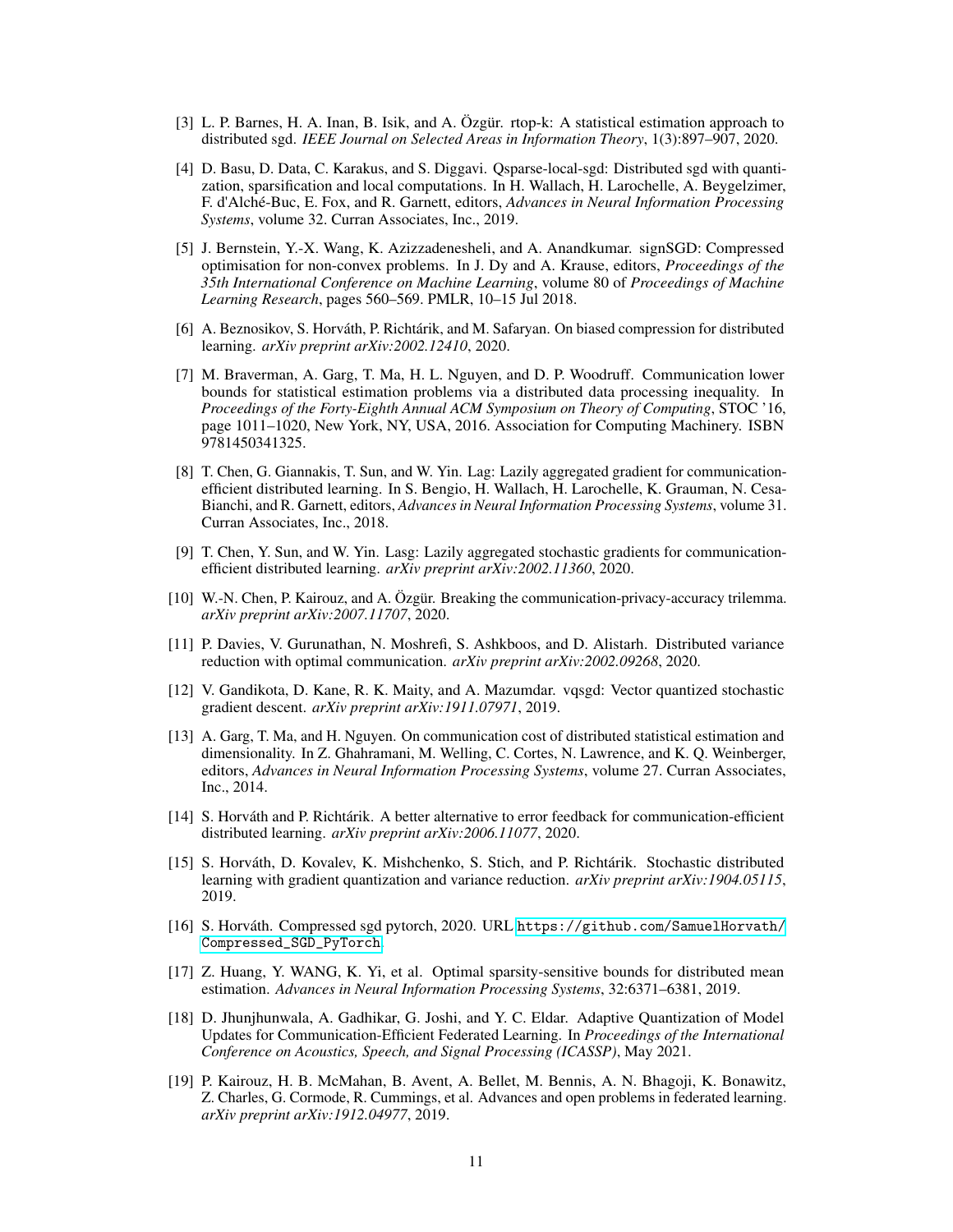- <span id="page-11-7"></span>[20] S. P. Karimireddy, Q. Rebjock, S. Stich, and M. Jaggi. Error feedback fixes SignSGD and other gradient compression schemes. In K. Chaudhuri and R. Salakhutdinov, editors, *Proceedings of the 36th International Conference on Machine Learning*, volume 97 of *Proceedings of Machine Learning Research*, pages 3252–3261. PMLR, 09–15 Jun 2019.
- <span id="page-11-4"></span>[21] J. Konečnỳ and P. Richtárik. Randomized distributed mean estimation: Accuracy vs. communication. *Frontiers in Applied Mathematics and Statistics*, 4:62, 2018.
- <span id="page-11-14"></span>[22] X. Liu, Y. Li, J. Tang, and M. Yan. A double residual compression algorithm for efficient distributed learning. In *International Conference on Artificial Intelligence and Statistics*, pages 133–143. PMLR, 2020.
- <span id="page-11-8"></span>[23] P. Mayekar and H. Tyagi. Ratq: A universal fixed-length quantizer for stochastic optimization. In S. Chiappa and R. Calandra, editors, *Proceedings of the Twenty Third International Conference on Artificial Intelligence and Statistics*, volume 108 of *Proceedings of Machine Learning Research*, pages 1399–1409. PMLR, 26–28 Aug 2020.
- <span id="page-11-6"></span>[24] P. Mayekar, A. Theertha Suresh, and H. Tyagi. Wyner-ziv estimators: Efficient distributed mean estimation with side-information. In A. Banerjee and K. Fukumizu, editors, *Proceedings of The 24th International Conference on Artificial Intelligence and Statistics*, volume 130 of *Proceedings of Machine Learning Research*, pages 3502–3510, 13–15 Apr 2021.
- <span id="page-11-16"></span>[25] B. McMahan, E. Moore, D. Ramage, S. Hampson, and B. A. y Arcas. Communication-efficient learning of deep networks from decentralized data. In *Artificial Intelligence and Statistics*, pages 1273–1282. PMLR, 2017.
- <span id="page-11-13"></span>[26] K. Mishchenko, E. Gorbunov, M. Takáč, and P. Richtárik. Distributed learning with compressed gradient differences. *arXiv preprint arXiv:1901.09269*, 2019.
- <span id="page-11-9"></span>[27] E. Ozfatura, K. Ozfatura, and D. Gunduz. Time-correlated sparsification for communicationefficient federated learning, 2021.
- <span id="page-11-10"></span>[28] F. Seide, H. Fu, J. Droppo, G. Li, and D. Yu. 1-bit stochastic gradient descent and its application to data-parallel distributed training of speech dnns. In *Fifteenth Annual Conference of the International Speech Communication Association*, 2014.
- <span id="page-11-12"></span>[29] S. U. Stich and S. P. Karimireddy. The error-feedback framework: Better rates for sgd with delayed gradients and compressed communication. *arXiv preprint arXiv:1909.05350*, 2019.
- <span id="page-11-1"></span>[30] S. U. Stich, J.-B. Cordonnier, and M. Jaggi. Sparsified SGD with memory. In *Advances in Neural Information Processing Systems*, pages 4447–4458, 2018.
- <span id="page-11-11"></span>[31] N. Strom. Scalable distributed dnn training using commodity gpu cloud computing. In *Sixteenth Annual Conference of the International Speech Communication Association*, 2015.
- <span id="page-11-15"></span>[32] J. Sun, T. Chen, G. B. Giannakis, and Z. Yang. Communication-efficient distributed learning via lazily aggregated quantized gradients. *arXiv preprint arXiv:1909.07588*, 2019.
- <span id="page-11-5"></span>[33] A. T. Suresh, X. Y. Felix, S. Kumar, and H. B. McMahan. Distributed mean estimation with limited communication. In *International Conference on Machine Learning*, pages 3329–3337. PMLR, 2017.
- <span id="page-11-2"></span>[34] H. Wang, S. Sievert, S. Liu, Z. Charles, D. Papailiopoulos, and S. Wright. Atomo: Communication-efficient learning via atomic sparsification. *Advances in Neural Information Processing Systems*, 31:9850–9861, 2018.
- <span id="page-11-0"></span>[35] J. Wang, Z. Charles, Z. Xu, G. Joshi, H. B. McMahan, et al. A field guide to federated optimization, 2021.
- <span id="page-11-3"></span>[36] J. Wangni, J. Wang, J. Liu, and T. Zhang. Gradient sparsification for communication-efficient distributed optimization. *Advances in Neural Information Processing Systems*, 31:1299–1309, 2018.